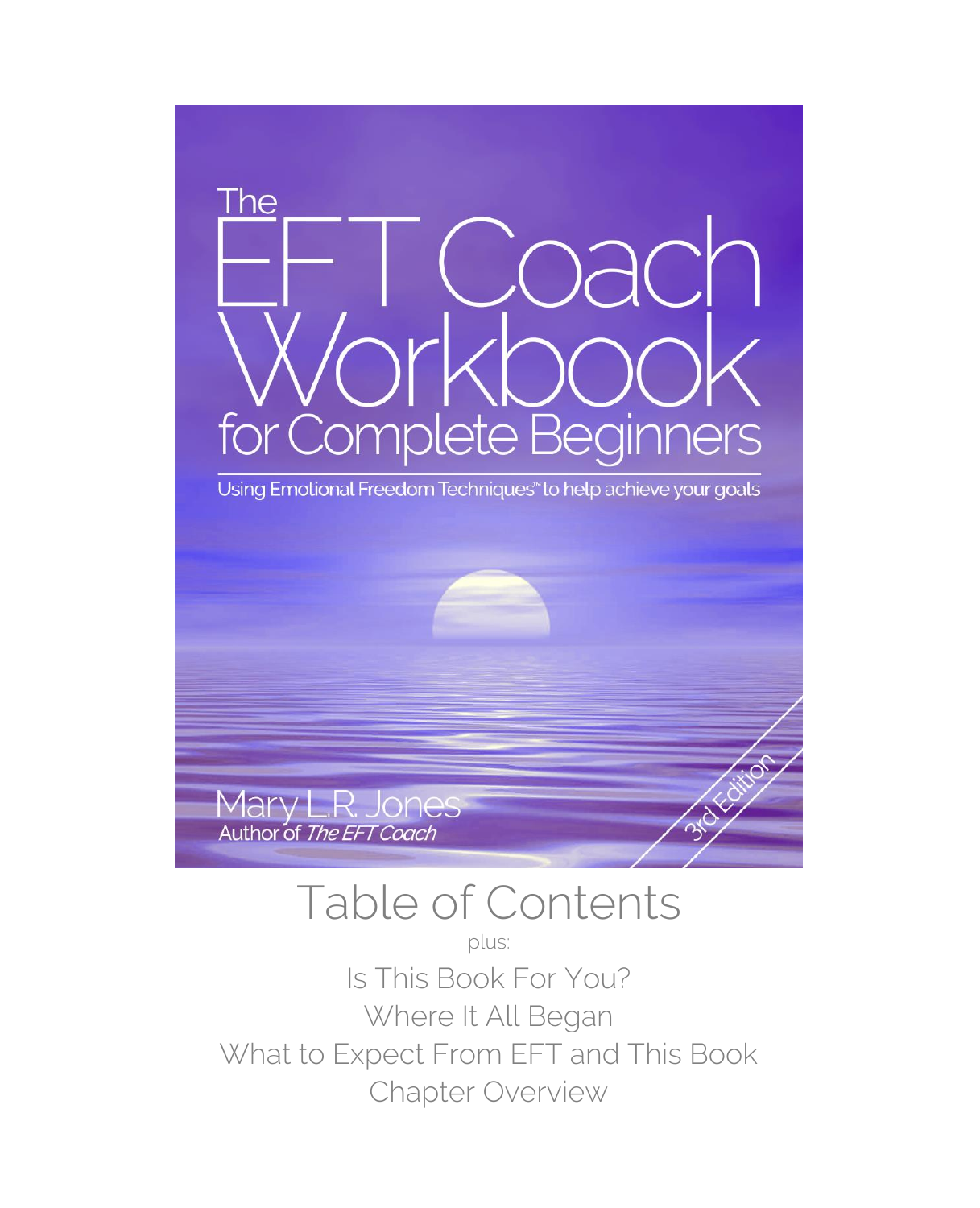*If you wish to change your conditions you must first change yourself...*

*You will see how mountains may be removed. If these mountains consist only of doubt, fear, distrust or other forms of discouragement they are nonetheless real and they need not only to be removed, but to be cast out into the sea...*

Charles Haanel, The Master Key System

*We who take ourselves in hand and make new creatures of ourselves in every imaginable way, each is doing a marvellous work for mankind everywhere.* 

Peter Kelder, The Eye of Revelation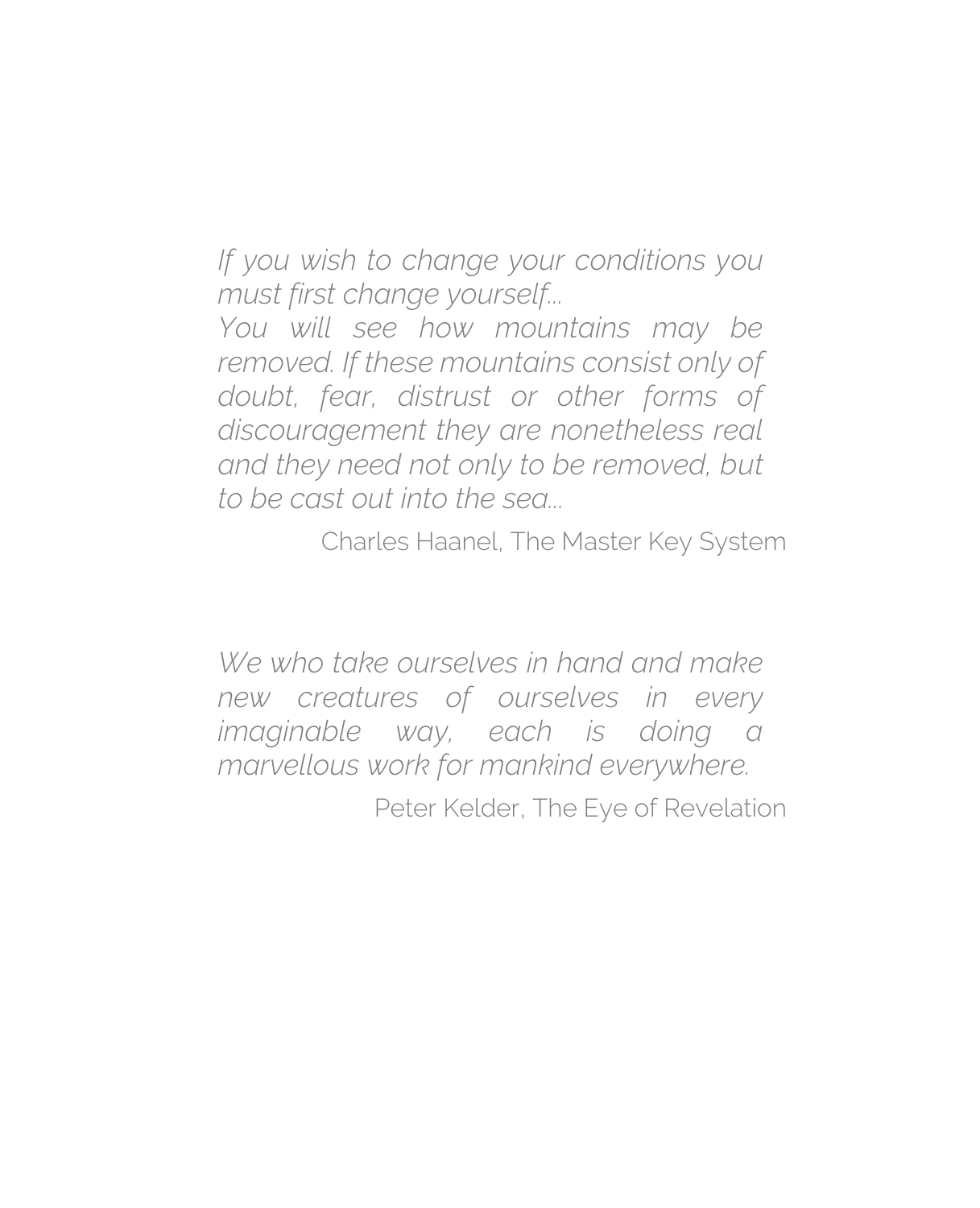### **Contents**

| Acknowledgements                      | $\mathbf{1}$   |
|---------------------------------------|----------------|
| Is This Book For You?                 | $\overline{c}$ |
| Where It All Began                    | 3              |
| What to Expect From EFT and This Book | 5              |
| <b>Linguistic Conventions</b>         | 9              |
| <b>Chapter Overview</b>               | 10             |

### PART I: FOUNDATIONS

| 1            | Learn EFT  |                                             |    |
|--------------|------------|---------------------------------------------|----|
|              | 1.1        | What is EFT?                                | 14 |
|              | 1.2        | Sensible Safety Considerations              | 15 |
|              | 1.3        | Before You Start Any EFT                    | 16 |
|              | 1.4        | The Setup                                   | 17 |
|              | 1.5        | The Tapping Points                          | 18 |
|              | 1.6        | How to Tap                                  | 20 |
|              | 1.7        | The Reminder Phrase                         | 21 |
|              | 1.8        | <b>Measuring Progress</b>                   | 21 |
|              | 1.9        | The 9-Gamut Procedure                       | 25 |
|              | 1.10       | The Full Sequence                           | 26 |
|              | 1.11       | Exercise 1: An Embarrassing Memory          | 27 |
|              | 1.12       | Exercise 2: An Irritating Person            | 30 |
|              | 1.13       | Signs That EFT is Working                   | 33 |
|              | 1.14       | What to Do if it Doesn't Seem to Be Working | 34 |
|              | 1.15       | Is the EFT Setup Statement Negative?        | 37 |
|              | 1.16       | A Note on Optimal EFT                       | 38 |
| $\mathbf{2}$ |            | <b>EFT Core Concepts</b>                    | 39 |
|              | 2.1        | Psychological Reversal                      | 39 |
|              | 2.2        | Aspects                                     | 42 |
|              | 2.3        | Tailenders                                  | 44 |
|              |            |                                             |    |
| 3            |            | <b>Quick Calm Down</b>                      | 45 |
| 4            | Warming Up |                                             | 49 |
|              | 4.1        | Using EFT for a Mini-Goal                   | 49 |
|              | 4.2        | Will You Read the Rest of This Book?        | 52 |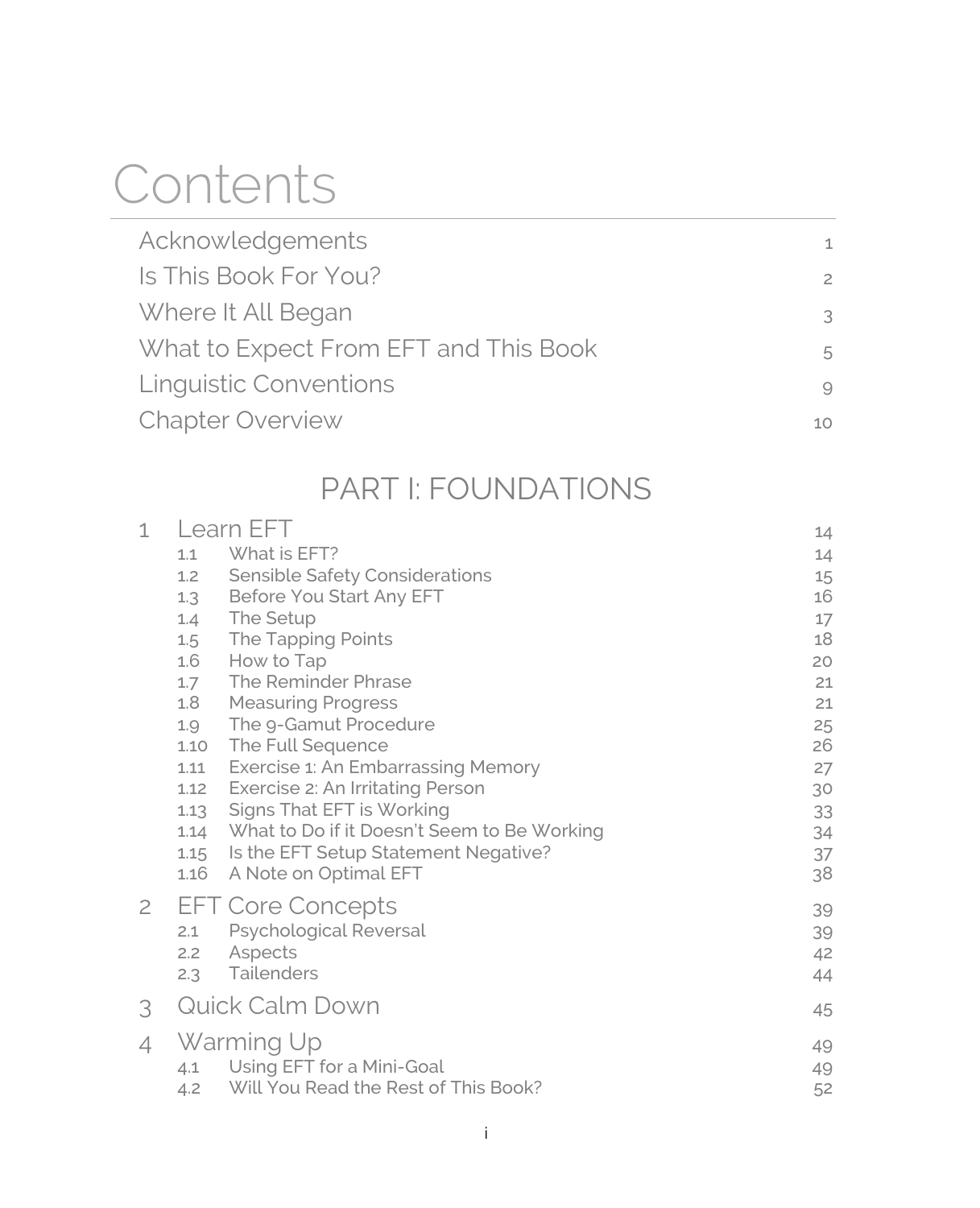|      |                                    | 55                       |
|------|------------------------------------|--------------------------|
| 5.1  | We are Emotionally Driven Beings   | 55                       |
| 5.2  | What's Really Stopping You?        | 58                       |
| 5.3  | <b>Stress and Your Goals</b>       | 61                       |
| 5.4  | You Have More Power Than You Think | 64                       |
| 5.5  | A New Look at Willpower            | 68                       |
| 5.6  | No Pain, All Gain                  | 69                       |
| 5.7  | There is Nothing Wrong With You    | 70                       |
| 5.8  | We All Have the Same Goal          | 73                       |
| 5.9  | <b>EFT</b> is Action               | 76                       |
| 5.10 | The Future Starts Now!             | 78                       |
|      |                                    | The EFT Coaching Mindset |

### PART II: PAVING THE WAY FOR CHANGE

| 6 | Clean Up Your Language                             | 81  |
|---|----------------------------------------------------|-----|
|   | 'Goal'<br>6.1                                      | 82  |
|   | 6.2<br>'Plan'                                      | 83  |
|   | 'Routine'<br>6.3                                   | 84  |
|   | 'Focus'<br>6.4                                     | 85  |
|   | 'Achievement'<br>6.5                               | 86  |
|   | 6.6<br>'Failure'                                   | 87  |
|   | 6.7<br>'Success'                                   | 88  |
|   | 6.8<br>'Commitment'                                | 89  |
|   | 'Action'<br>6.9                                    | 90  |
|   | Any Other Words?<br>6.10                           | 91  |
| 7 | The Problem with Happiness                         | 92  |
|   | Do You Want to Be Happy?<br>7.1                    | 95  |
|   | Is it Safe to Be Happy?<br>7.2                     | 96  |
|   | Is it Possible to Be Happy?<br>7.3                 | 97  |
|   | Do You Deserve to Be Happy?<br>7.4                 | 98  |
|   | Do You Think of Yourself as a Happy Person?<br>7.5 | 99  |
|   | 7.6<br>Does Being Happy Make You Selfish?          | 100 |
|   | Are You Allowed to Be Happy?<br>7.7                | 101 |
|   | Is There a Price to Pay for Happiness?<br>7.8      | 102 |
|   | Some Other Issue with Happiness?<br>7.9            | 103 |
| 8 | The Problem with Change                            | 104 |
|   | Do You Like the Idea of Change?<br>8.1             | 105 |
|   | 8.2<br>Is it Safe to Change?                       | 106 |
|   | Is it Possible to Change?<br>8.3                   | 107 |
|   | Are You Afraid of Changing Who You Are?<br>8.4     | 108 |
|   | Are You Afraid of Losing Something?<br>8.5         | 108 |
|   | 8.6<br>Some Other Issue with Change?               | 110 |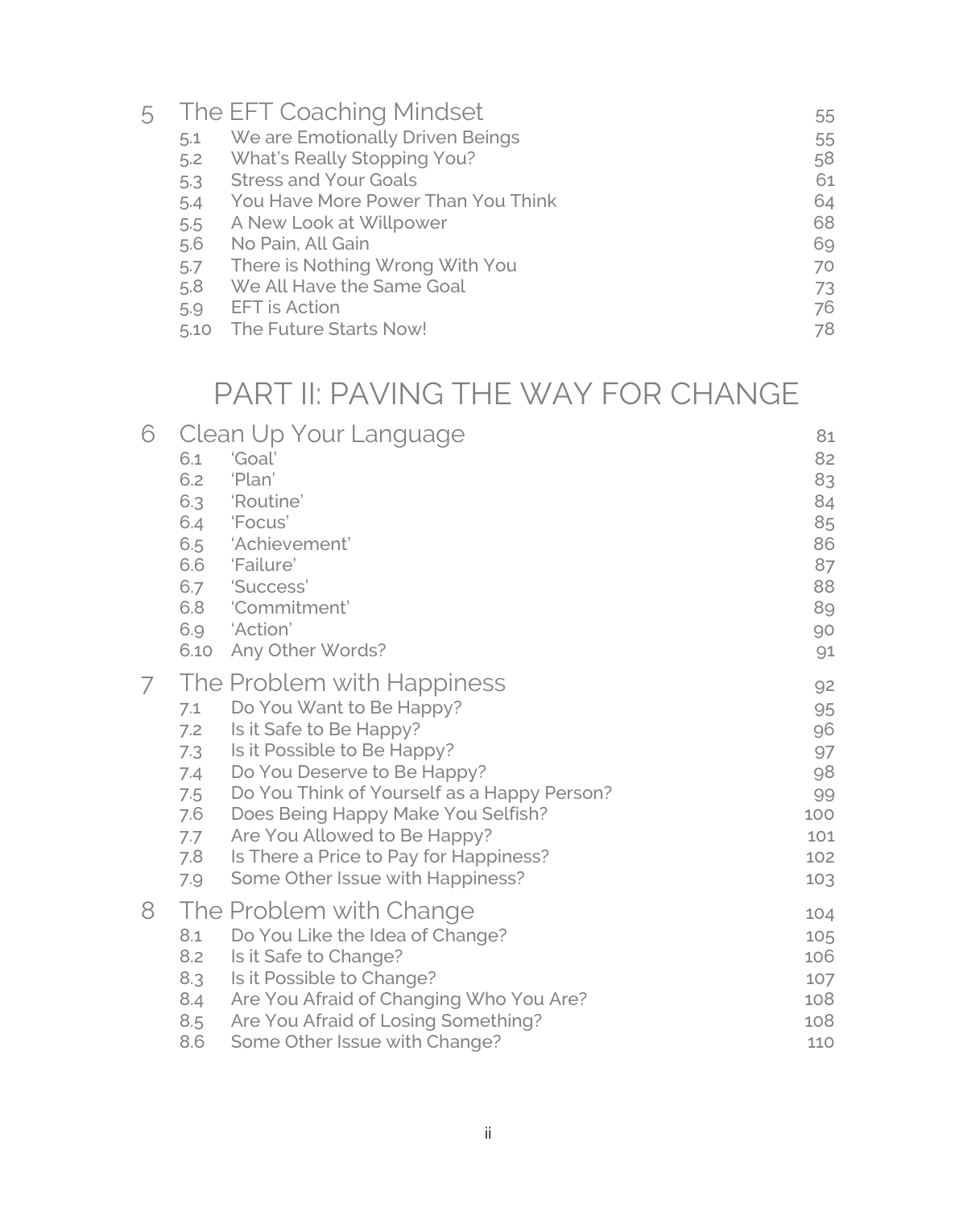| 9               | The Problem with Other People<br>Are You Afraid of Being Rejected?<br>9.1<br>9.2<br>Is it Difficult to Get Support?<br>Do People Undermine You?<br>9.3<br>Are You Afraid of What People Think?<br>9.4<br>Do You Need Approval from Others?<br>9.5<br>Do You Take Negative Feedback Personally?<br>9.6<br>Are You Afraid of Being Noticed?<br>9.7<br>Do You Compare Yourself to Others?<br>9.8                                                                                                          |                                                     | 111<br>112<br>113<br>114<br>115<br>116<br>117<br>118<br>119                      |
|-----------------|--------------------------------------------------------------------------------------------------------------------------------------------------------------------------------------------------------------------------------------------------------------------------------------------------------------------------------------------------------------------------------------------------------------------------------------------------------------------------------------------------------|-----------------------------------------------------|----------------------------------------------------------------------------------|
| 10              | <b>Your Relationship with Failure</b><br>Is Past Failure Holding You Back?<br>10.1<br>Have You Failed With This Goal Before?<br>10.2<br>10.3 Are You Afraid to Fail Because You've Never Failed?<br>10.4 Do You Need Your Fear of Failure?<br>Do You Feel Like a Failure?<br>10.5                                                                                                                                                                                                                      |                                                     | 120<br>122<br>123<br>124<br>125<br>126                                           |
| 11              | <b>Fear of Success</b><br>Fear of Success is a Myth<br>11.1<br>11.2 Build Your Success Firewall<br>Will You Have to Change?<br>11.3<br>Can You Accept Risk of Failure as Part of Success?<br>11.4<br>Will You Be Noticed?<br>11.5<br>Are You Risking Rejection?<br>11.6<br>11.7 Does Success Mean Stress?<br>11.8<br>Will There Be a Price to Pay?<br>Will You Grow Apart from Family or Friends?<br>11.9<br>11.10 Will You Become Someone You Don't Like?<br>Some Other Fear Around Success?<br>11.11 |                                                     | 127<br>127<br>133<br>136<br>137<br>138<br>139<br>140<br>141<br>142<br>143<br>144 |
| 12 <sup>2</sup> | <b>Enjoying Success</b><br>12.1 It Doesn't Count if You Did it<br>It Doesn't Count Because it Felt Easy<br>12.2<br>It Doesn't Count if it Wasn't Perfect<br>12.3<br>Only Olympic Medals and Nobel Prizes Count<br>12.4<br>12.5<br>It's Bad to Boast<br>12.6<br>Reinforcing the Feeling of Success<br>12.7<br>12.8<br>Reinforcing the Achievement                                                                                                                                                       | You Can't Feel Good Yet Because There is More to Do | 145<br>146<br>147<br>148<br>149<br>150<br>151<br>152<br>154                      |
| 13              | Who Do You Think You Are?<br>Being and Staying Who You Are<br>13.1<br>Becoming Who You Wish to Be<br>13.2                                                                                                                                                                                                                                                                                                                                                                                              |                                                     | 155<br>156<br>159                                                                |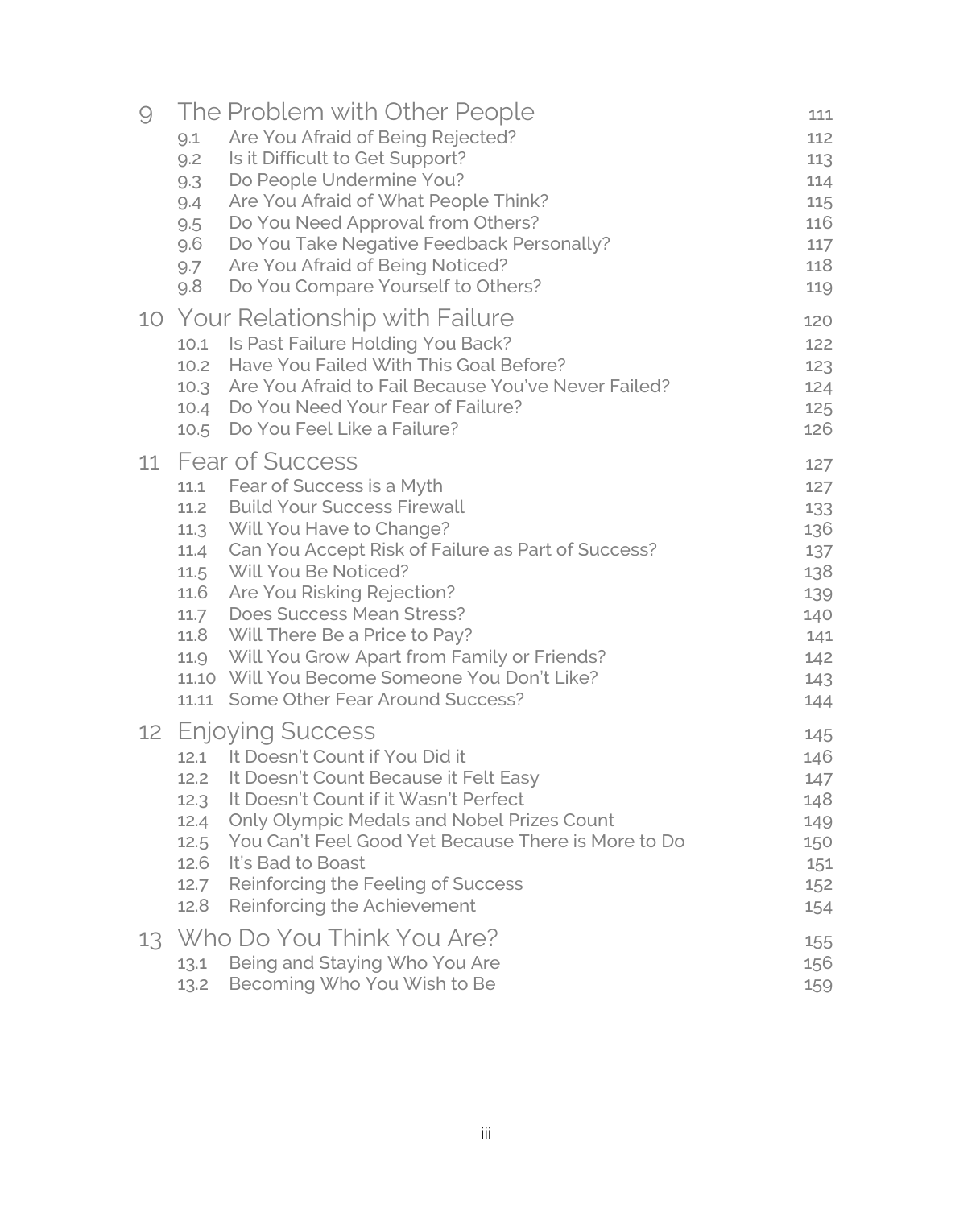PART III: ALL ABOUT GOALS

|    | 14 What is a Goal?                                                                                                                                                                                                                                                                                                                                                                                                                                                                                                                                                                                                                   | 162                                                                                                          |
|----|--------------------------------------------------------------------------------------------------------------------------------------------------------------------------------------------------------------------------------------------------------------------------------------------------------------------------------------------------------------------------------------------------------------------------------------------------------------------------------------------------------------------------------------------------------------------------------------------------------------------------------------|--------------------------------------------------------------------------------------------------------------|
|    | 15 What if You Don't Know What Your Goals Are?                                                                                                                                                                                                                                                                                                                                                                                                                                                                                                                                                                                       | 164                                                                                                          |
| 16 | Nine Ways That Goals Go Wrong<br><b>Other People's Goals</b><br>16.1<br>Anti-Goals<br>16.2<br><b>Confusing Money with Goals</b><br>16.3<br>16.3.1 Money Fear<br>16.3.2 Money as a Block to Thinking about Goals<br>16.3.3 Choosing Between Money and Happiness<br>16.3.4 Does Your Goal Pass the Money Test?<br>Goals as Means of Control<br>16.4<br>16.4.1 How Much Control Do You Need?<br>16.4.2 Control and Your Goal<br>16.5 Other People's Needs<br>16.6 Has Your Goal Become a Gaol?<br>16.7 Over-Focus on Doing and Forgetting about Being<br>16.8 Limiting Yourself to What Seems Possible<br>16.9 Wanting but Not Deciding | 166<br>167<br>169<br>176<br>176<br>178<br>179<br>180<br>181<br>183<br>184<br>185<br>186<br>188<br>191<br>193 |
|    | 17 Validating Your Goal                                                                                                                                                                                                                                                                                                                                                                                                                                                                                                                                                                                                              | 195                                                                                                          |
|    | 18 Clearing Common Blocks<br>Is it Safe?<br>18.1<br>18.2 Do You Deserve it?<br>18.3 Will You Lose Something?<br>18.4 Do You Have What it Takes?<br>18.5 Will You Have to Change Who You Are?<br>18.6 What Else Will Change?<br>Any Other Blocks?<br>18.7<br>18.8 How Do You Know if Your Blocks Have Gone?                                                                                                                                                                                                                                                                                                                           | 197<br>198<br>199<br>201<br>203<br>204<br>206<br>208<br>209                                                  |
|    | 19 Making Time for Your Goal                                                                                                                                                                                                                                                                                                                                                                                                                                                                                                                                                                                                         | 210                                                                                                          |
|    | 20 Making Your Goal 100% Possible                                                                                                                                                                                                                                                                                                                                                                                                                                                                                                                                                                                                    | 212                                                                                                          |

### PART IV: GETTING INTO ACTION

| 21 Boosting Your Motivation           | 218 |
|---------------------------------------|-----|
| 22 Breaking the Procrastination Habit | 219 |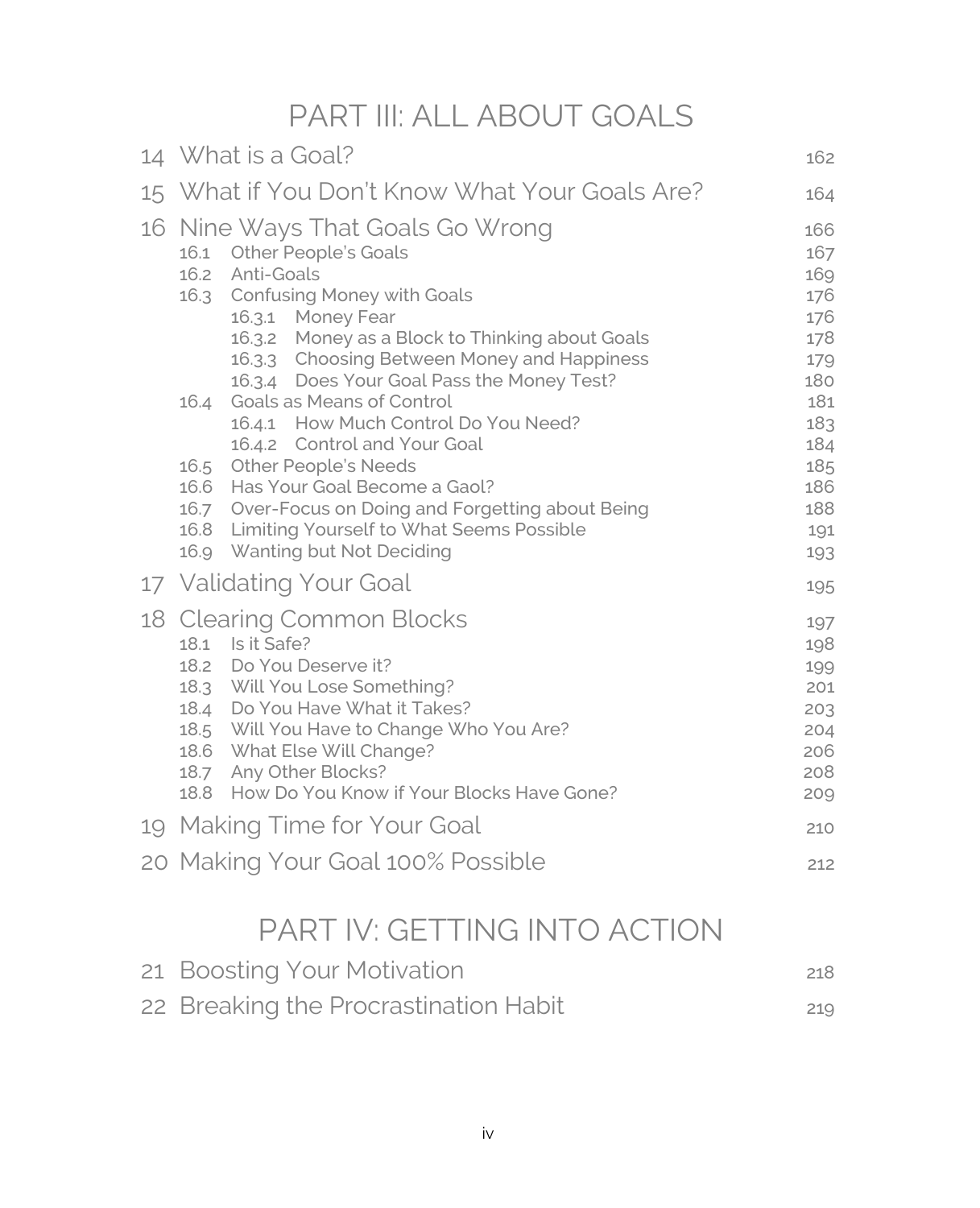|                      | 23 Getting Started<br>23.1 Parking Your Stress<br>23.2 Feeling Overwhelmed by the Task<br>23.3 Picking a Place to Start<br>23.4 Waiting for Something Else to Happen<br>23.5 Fear of Taking Specific Actions<br>23.6 If You're Still Not Getting Started                                                                                                                                  | 225<br>225<br>227<br>228<br>229<br>231<br>232                             |
|----------------------|-------------------------------------------------------------------------------------------------------------------------------------------------------------------------------------------------------------------------------------------------------------------------------------------------------------------------------------------------------------------------------------------|---------------------------------------------------------------------------|
| 24.2                 | 24 Keeping Going<br>24.1 The Today-Is-A-New-Day Procedure<br>The Super-Fast-Focus Technique                                                                                                                                                                                                                                                                                               | 233<br>234<br>239                                                         |
|                      | 25 Getting Finished<br>25.1 Completion Grief<br>25.2 Home Straight Boredom<br>25.3 When You Can't Imagine the End<br>25.4 When Completion Looks Hard                                                                                                                                                                                                                                      | 242<br>242<br>243<br>244<br>245                                           |
| 26.3                 | 26 Limiting Habits<br>26.1 Find Your Goal-Limiting Habits<br>26.2 The Spectrum of Habits<br>Four Steps to Changing a Habit<br>26.4 Turning Habits into Options                                                                                                                                                                                                                            | 247<br>248<br>248<br>253<br>258                                           |
|                      | 27 Limiting Beliefs<br>27.1 Why Seeing Your Own Beliefs is Hard<br>27.2 Five Questions to Find Your Beliefs<br>27.3 Clearing a Limiting Belief<br>27.4 Beliefs You Want to Keep and the Universal Belief Antidote<br>27.5 Beliefs, Facts and the Fact Antidote                                                                                                                            | 260<br>260<br>262<br>267<br>268<br>270                                    |
| 28.4<br>28.5<br>28.6 | 28 Nine Powerful Questions<br>28.1 What Do You Want?<br>28.2 What's Really Important?<br>28.3 What Else Is Possible?<br>Is There a Way to Have it All?<br>What Would Your Best Self Do?<br>In 20 Years What Will You Wish You'd Done?<br>28.7 What is This Costing You?<br>28.8 What Needs to Change?<br>28.9 What Action Can You Take Right Now?<br>28.10 What if You Don't Get Answers? | 275<br>277<br>278<br>280<br>281<br>282<br>283<br>284<br>285<br>286<br>287 |
| References           |                                                                                                                                                                                                                                                                                                                                                                                           | 288                                                                       |
|                      | About the Author                                                                                                                                                                                                                                                                                                                                                                          | 289                                                                       |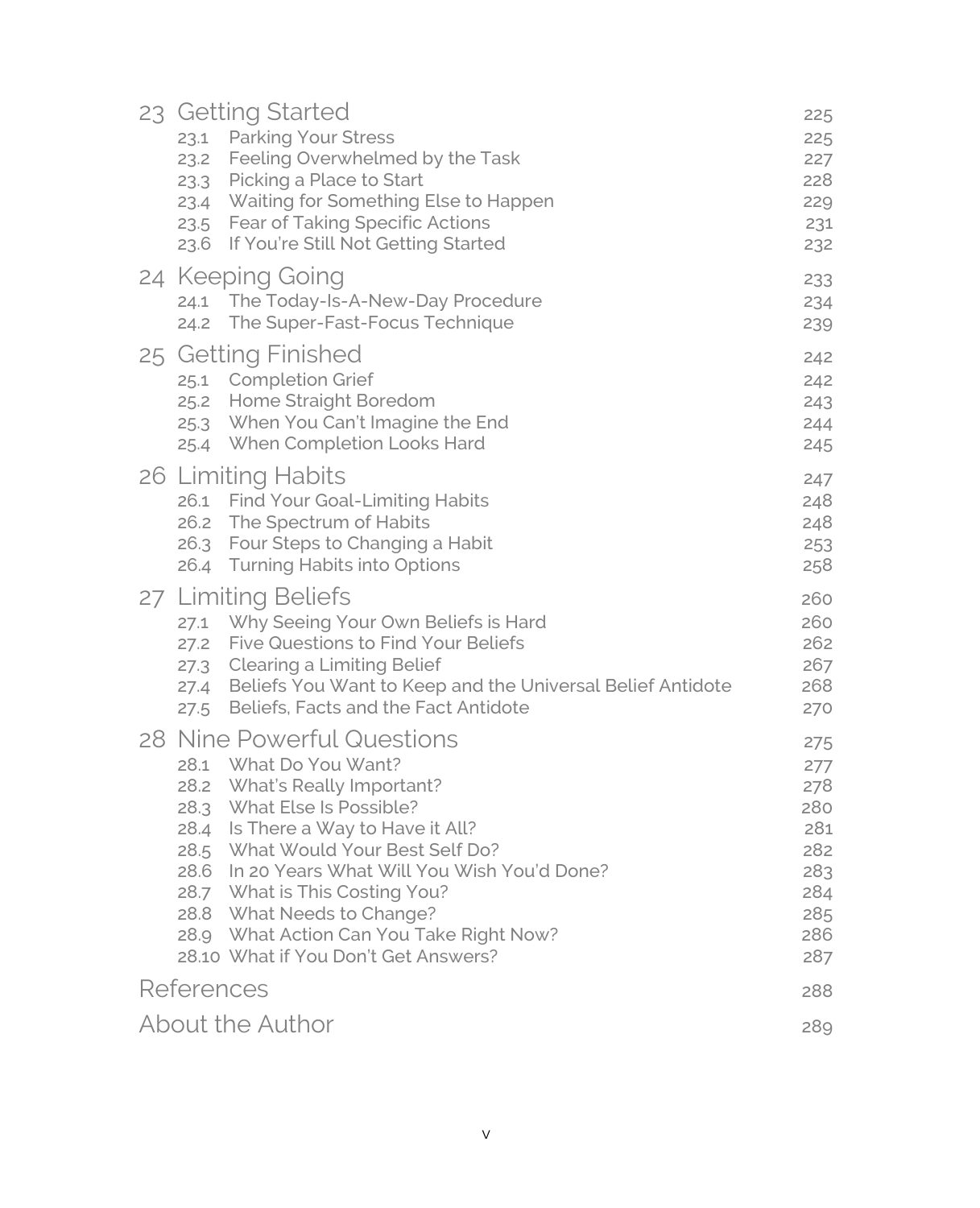# <span id="page-7-0"></span>Is This Book For You?

### This book is for you if...

...you have personal goals you'd like to achieve and want to learn a technique that will help to reduce or eliminate your emotional blocks to achieving them. It will:

- Teach you how to use EFT for yourself.
- Show you how your progress with your goals is directly related to your emotional state.
- Provide step-by-step exercises for a wide range of emotional issues which are commonly encountered when setting and working towards goals.

This book will also be useful if you are already a professional EFT Coach. The exercises in this book should provide valuable ideas for using EFT within sessions and for providing structured homework for your clients.

#### This book is not for you if...

...you are looking for relief from any of the following:

- Depression
- Grieving or bereavement
- Panic attacks
- Post-Traumatic Stress Disorder (PTSD) including sexual abuse
- Phobias
- Addictions
- Physical pain and diseases
- Clinically diagnosed psychological disorders such as Obsessive Compulsive Disorder, schizophrenia or bipolar disorder
- Chronic physical or emotional conditions of any kind
- Any other condition involving extreme or overwhelming emotion

Emotional Freedom Techniques™ has brought wonderful relief to many people for all the conditions listed above, but this book does not address how to use EFT for any of these.

If you have coaching goals you'd like to achieve as well as one of the conditions above then you probably need to deal with the condition first and tackle the coaching goals separately. You are advised to seek advice from someone qualified in these areas, or to find material or training focused specifically on the application of EFT to these issues.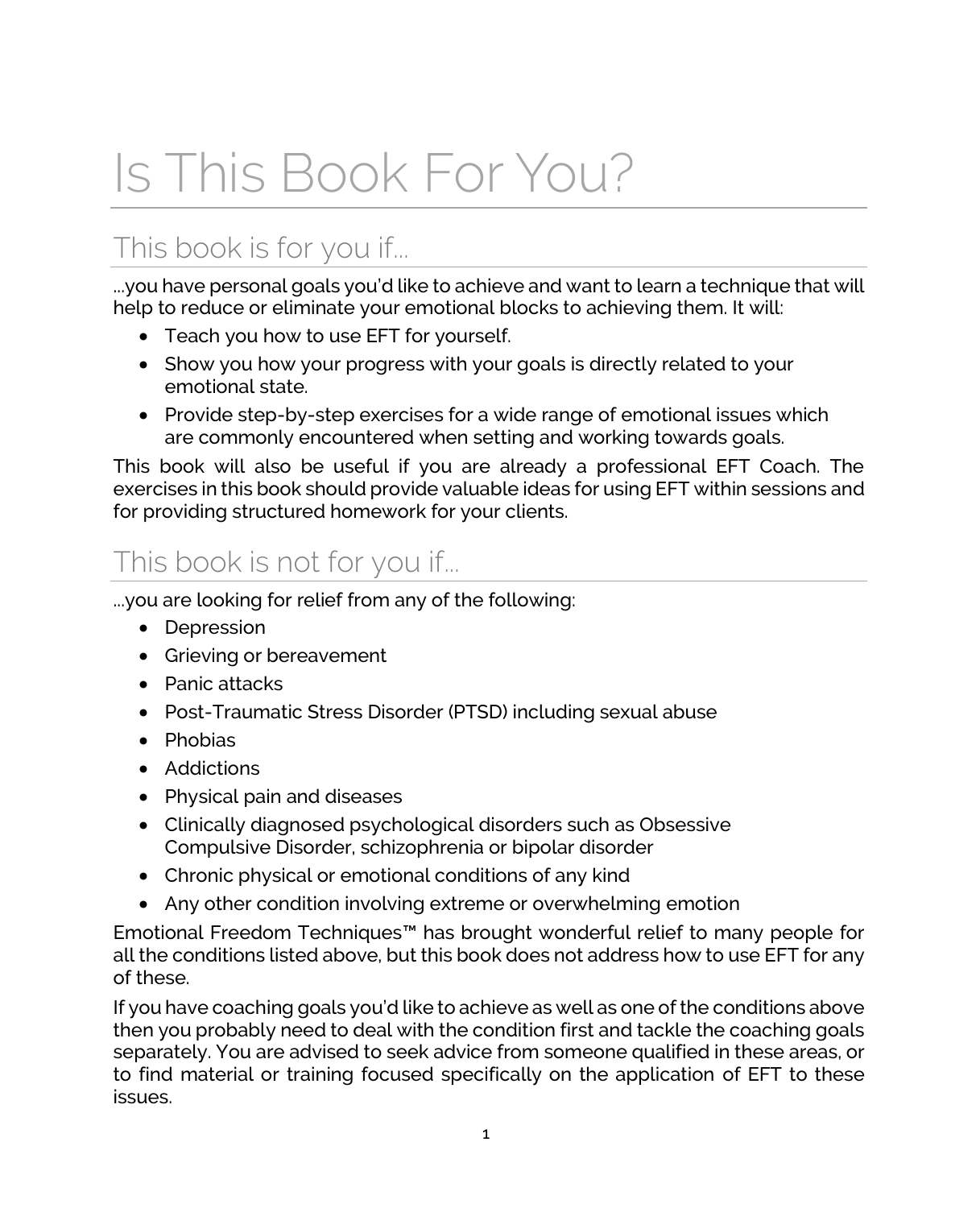### <span id="page-8-0"></span>Where It All Began

I can vividly remember the first time I ever used EFT – the room I was in, the sunshine coming in through the window, what I was wearing and the **exact** issue I was using it for. That was in October 2001.

The reason I remember it so clearly is because after a couple of rounds of EFT I was in a state of complete astonishment! Where did my feeling go? I actually laughed, I was so surprised.

This weird technique that I just downloaded off the internet actually worked!

I had tried all kinds of techniques and taken part in all kinds of workshops and other 'experiences' in the name of self-development over the previous few years. (I admit – I did even hug a tree once.) Few of them had made any lasting difference or had 'stuck' with me. I'll be completely honest with you and tell you which ones did stay with me and had a permanent effect on my life (in chronological order):

- Doing a Vision Quest
- Coaching
- and............ Emotional Freedom Techniques™

I've learned about and tried many other techniques since learning EFT, because as a psychologist I'm always interested in looking at new techniques. But even as I've learned and integrated other techniques into my work, I seem to always come back to using EFT, on myself and with my clients. It's too effective, too fast and too easy **not** to!

I was 'lucky' enough to find out about EFT just as I was undergoing my coaching training in 2001. So, as I was working through Gary Craig's basic training videos (they really were old fashioned VHS videos back then, not the online training available now) I was naturally more attuned to noticing applications for EFT within a coaching context. Watching Gary's *Palace of Possibilities* training set sealed the deal. The synthesis of coaching and EFT was born right there for me, along with the seeds of my first book: *The EFT Coach*<sup>[1]</sup>.

*The EFT Coach* was motivated by my own journey as a coach and EFT practitioner, working through the ethics and methodology of combining two incredibly transformational techniques into a harmonious and effective synthesis. As such it was primarily designed to be used by professional coaches and practitioners wanting to combine coaching and EFT in innovative and productive ways for their clients.

But before I'd even finished writing *The EFT Coach* it was clear that a second book was needed – one aimed at beginners working on their own. Tens of thousands of people around the planet are successfully applying EFT to their issues based on reading Gary's *EFT Manual*[2], watching his training DVDs[3] and perhaps by reading one of the many introductory books on EFT by other authors. An even larger number of people are buying self-help coaching books to help them make progress with their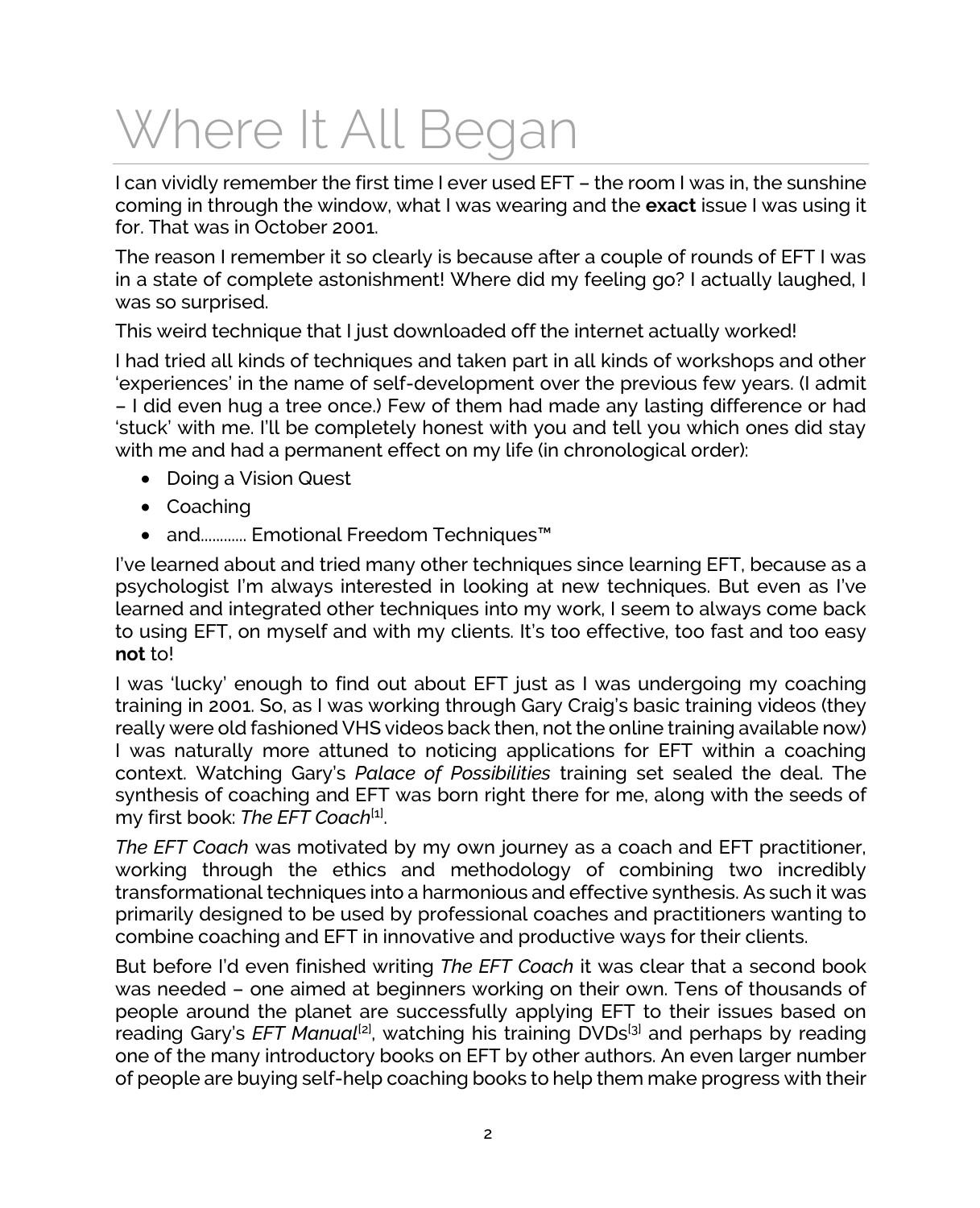life goals. Clearly, many people are motivated to change their lives for the better but without wanting (or being able to afford) to hire a life coach.

But while more and more self-help users are successfully using EFT for all kinds of emotional issues, its application to coaching issues goes largely untapped (pardon the pun!). As I summarise in *The EFT Coach*:

> The great thing about EFT is that it can be used for almost anything. And the **problem** with EFT is that it can be used for almost anything.

This means it can take beginners a while to really appreciate the range of issues that EFT can be used for.

EFT is probably best known for helping with 'big' emotional issues such as phobias, trauma, PTSD or grief. So when people think about their life goals, such as wanting that promotion, the dream they have of travelling round the world, their idea for a business, and so on, it may not be immediately obvious how EFT might help.

The interview nerves you need to go through to get the promotion; the conflict you feel about loyalty to your family if you went on that world trip; the feelings of insecurity that come up every time you think about working for yourself, all seem trivial compared to a war veteran's PTSD or the grief of a bereaved parent or spouse. And of course they are – they are certainly nothing that you would consider consulting a doctor or therapist about. But these seemingly 'trivial' fears and doubts nonetheless have significant power to stop you making progress towards what you really want in life.

Having seen the extra difference that using EFT has made to my own clients when working on these kinds of life goals, I wanted this to be available to more people than could come through my door. I wanted to create a book that they can keep on their shelves and dip into again and again as different goals and situations come up.

Ultimately, I want you to have the same feeling of astonishment and hope that I had years ago. I sincerely hope that you do.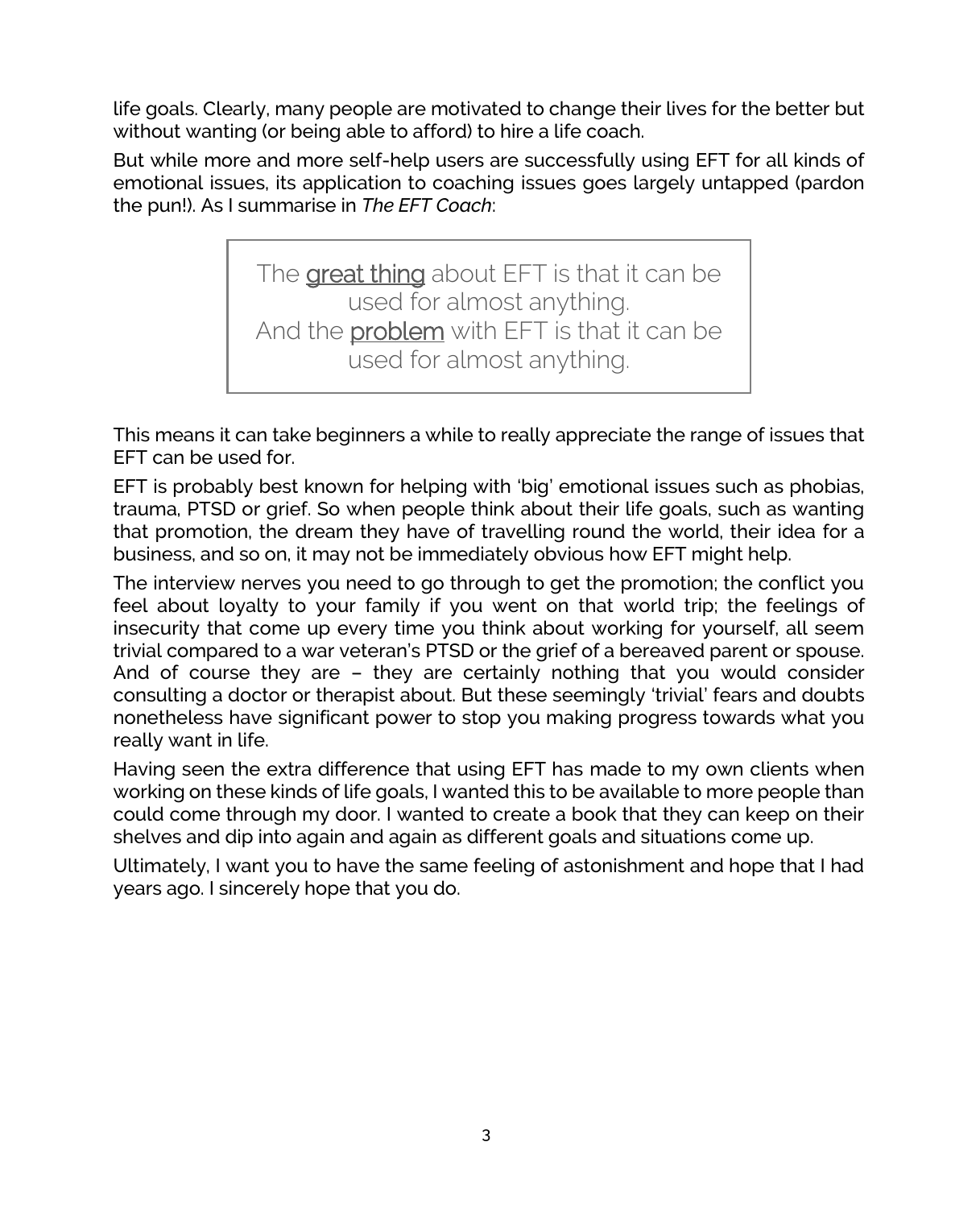### <span id="page-10-0"></span>What to Expect From EFT and This Book

*EFT doesn't do everything for everyone. But what it does do will astonish you.* Gary Craig, The EFT Course<sup>[3]</sup>

#### Will EFT work for me?

In my own experience, EFT is effective for well over 90% of people. In over fifteen years of being a practitioner I have come across only two people for whom EFT did not work at all. For some clients (I would estimate less than 5%) EFT was partially effective, meaning that it helped for some issues but not others, or it gave only partial relief for their issue.

But will it work for you? The truthful answer is: the only way to find out is to try it!

So I have included practice exercises as part of the basic tutorial (Chapter 1 – Learn EFT) so you can get an accurate feel for how you respond to EFT personally. There are also warm up exercises (Chapter 4 – Warming Up) where you can begin to apply EFT to coaching situations.

Assuming that you see a noticeable effect when doing the practice exercises, there is every chance that you will also see results from doing the other exercises in the book. However, you may find that some exercises produce a more noticeable effect than others. This is simply because you may be more 'blocked' on some issues than others, suggesting that you may need to be more persistent with those issues (applying EFT over a period of days or weeks).

The quote from Gary Craig above makes it clear that EFT doesn't do everything for everyone. But the potential benefits far outweigh any time lost in giving it a try.

It is worth mentioning that sometimes the effects of EFT can be very subtle, especially for issues involving how you feel about yourself and how you interact with others. Gary Craig describes it like this in his EFT Course:

*"The problem isn't that it doesn't work. The problem is that you won't notice it because it is so subtle. It will become routine to you...like it has always been that way... That is the power in it – but it is also the deception. It will deceive you because you will not know you are getting this kind of result, unless you become an observer and start noticing."*

When EFT shifts an old thought or behaviour pattern, the new way of thinking or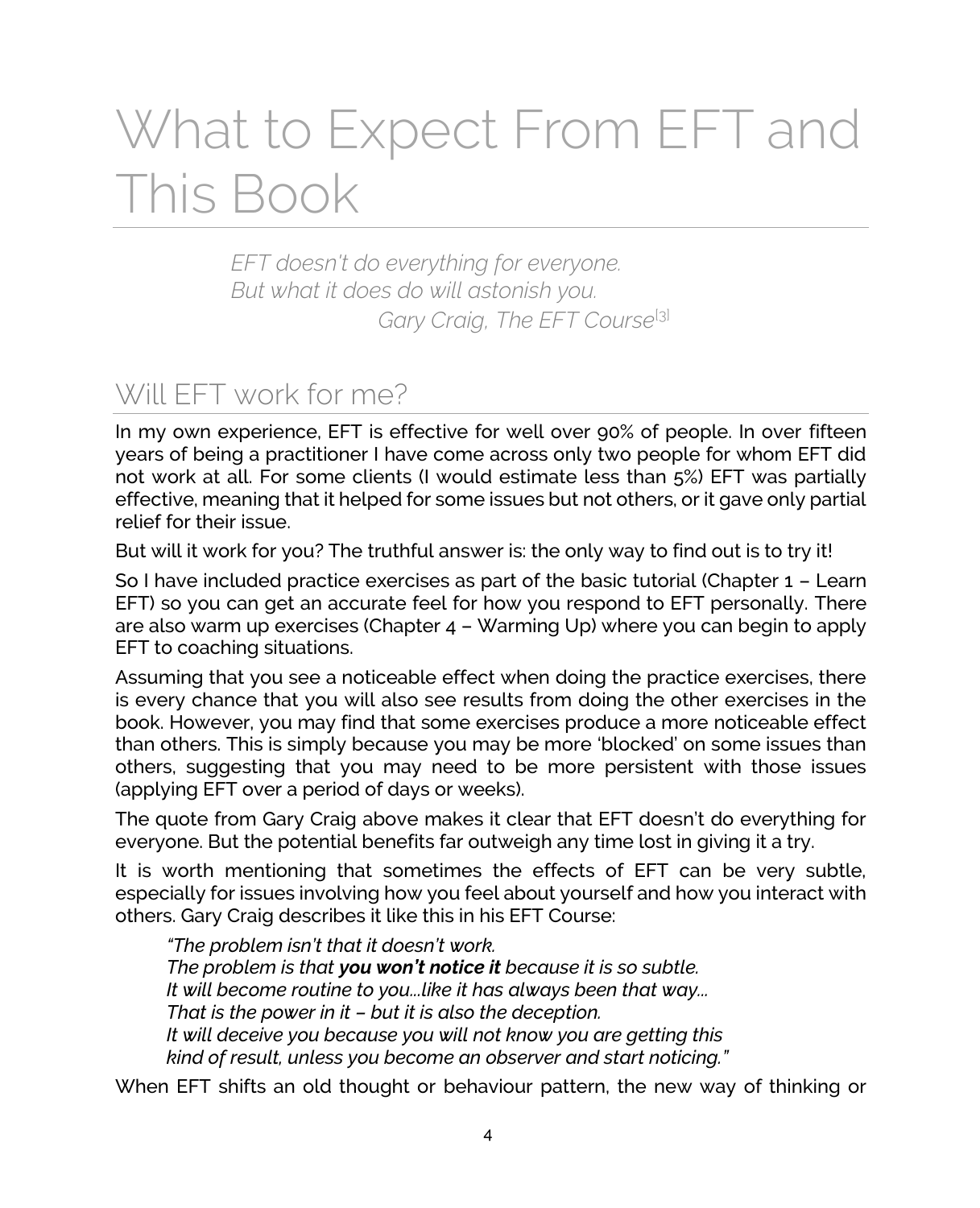behaving usually feels very natural and it can be easy to forget what the old pattern felt like or even that it existed at all. It can therefore be all too easy to underestimate the effect that EFT has had on you and the progress you are making.

When I'm working with a client I keep constant notes of what they are feeling and saying about an issue. As well as helping me to keep track, I sometimes show these notes to a client so that they can see for themselves where they began and the progress they have made. It is very common for people to be surprised about what they were feeling and thinking less than an hour ago – and without that written evidence it would be all too easy for them to go away thinking that nothing much happened.

If it is important to you to collect evidence about whether EFT is working for you, I strongly recommend that you take notes about how you think and feel about an issue before doing any EFT, and write a new note after each sequence of EFT. Most of the exercises in this book ask you to rate your feelings on a numerical scale before and after doing the EFT exercise. If you follow these instructions closely and make a note of your ratings as suggested, you will be gathering the evidence you want as you go along.

Ultimately, I can only urge you to put your doubts aside and give it a thorough and honest try, collect your own evidence, and then judge for yourself.

#### How fast will I see results?

This book is not a Magic Pill, and neither is EFT.

It's not going to instantly remove all your blocks and limiting beliefs and get all your goals achieved by the weekend. But if you take the steps in this book you are likely to discover your blocks to progress disappearing faster than is possible with probably any other technique.

It's important to understand that your lack of progress with your goals so far hasn't been the result of thinking a negative thought or feeling a negative emotion just once, but habitually thinking or feeling a large number of them, for months and years on end.

This means working through a potentially long list of feelings, thoughts and beliefs in order to get rid of all the blocks which are holding you back from achieving your goals.

However, a 'generalisation effect' often occurs in which a whole set of related issues can 'collapse' at the same time, even though EFT has only been directly applied to a few of them. This means that you may not need to tap on every single issue in order to clear everything you need to clear. If you find yourself looking at an exercise later on in the book and thinking *"I'm sure this particular issue would have been much bigger than it actually feels right now"* then this is a sign that some generalisation has occurred as a result of the previous EFT you have done. However, although the generalisation effect is fairly common, it's not guaranteed – because everyone is different and it depends very much on how 'related' your issues actually are.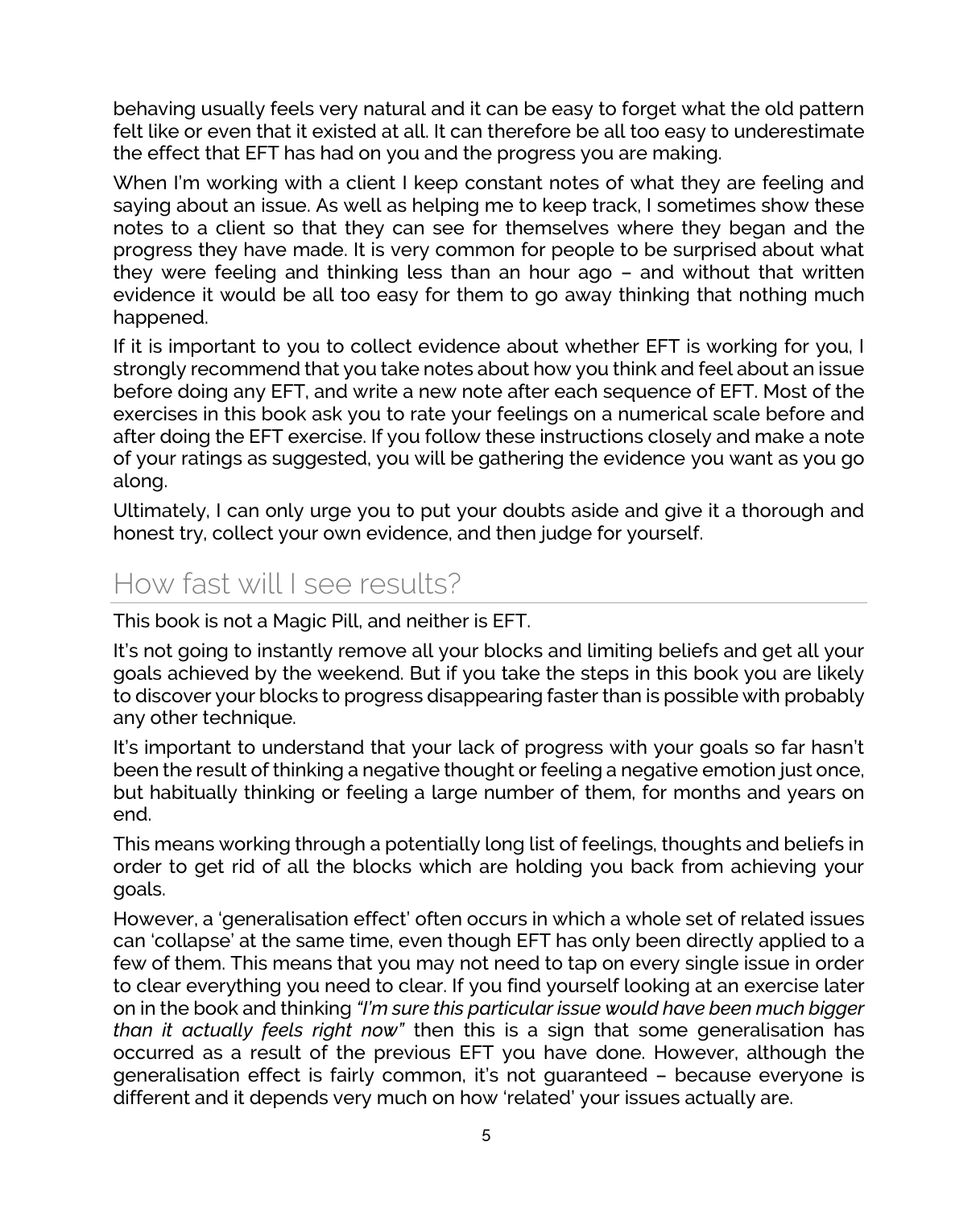So, as a worst case scenario, you may need to apply EFT to every single negative thought and feeling which is blocking you. Some of these thoughts or feelings may vanish with just one of two sequences of EFT. Others may need several sequences. And sometimes a particular issue may need persistent repetition for days or weeks to clear it completely.

Many readers will now be thinking: *"Oh – I thought EFT was supposed to work really fast?"* Before I lose you, let me explain:

EFT **can** work fast. It tends to work fast in terms of how long it takes to clear a **specific** emotion or belief. Applying one sequence of EFT takes about one minute. A specific thought or emotion typically takes between one and five sequences to clear. A particularly stubborn one might take ten. If you know that the specific emotion or belief you are working on is holding you back from what you want in life, an investment of between one and ten minutes in order to clear it **is** incredibly fast. If you compare it with the years of not making progress with your goals, then EFT has to be counted as a really fast and efficient process.

Where people often get discouraged is when they think about the sheer number of specific emotions or beliefs they may have to work through in order to start making progress with their goal. Even if they are perfectly willing to apply EFT to as many issues as needed, there is often a feeling of *"Where on earth do I start? How do I know what issues I need to tap on? And what words do I need to use for each one?"* and pretty soon the whole idea can just feel rather overwhelming.

That's where this book comes in. You don't have to worry about where to start and you don't have to spend time working out what issue to tap on and what statements to use. All you have to be willing to do is pick up the book and start tapping through the exercises in order. If you feel strongly drawn to do some exercises but not others, or you want to do things in a different order, you can – but you don't have to think about that unless you want to.

In terms of the speed of results – i.e. how soon it starts to make a difference to your goals – this can vary a lot, depending on the goal itself and the actions necessary to make them happen. It is helpful to distinguish between how long it takes to **start** taking action, and how long it takes to see the **results** of that action.

For instance, it can take years to write a novel, but it can take less than an afternoon to get started. As a coach, I am interested in whether my client is taking action towards their goal. If a client has not been taking action for years, but starts taking action today as a result of some EFT, then EFT has worked fast from my point of view, even though the client may have weeks or months of work ahead of them to complete their goal.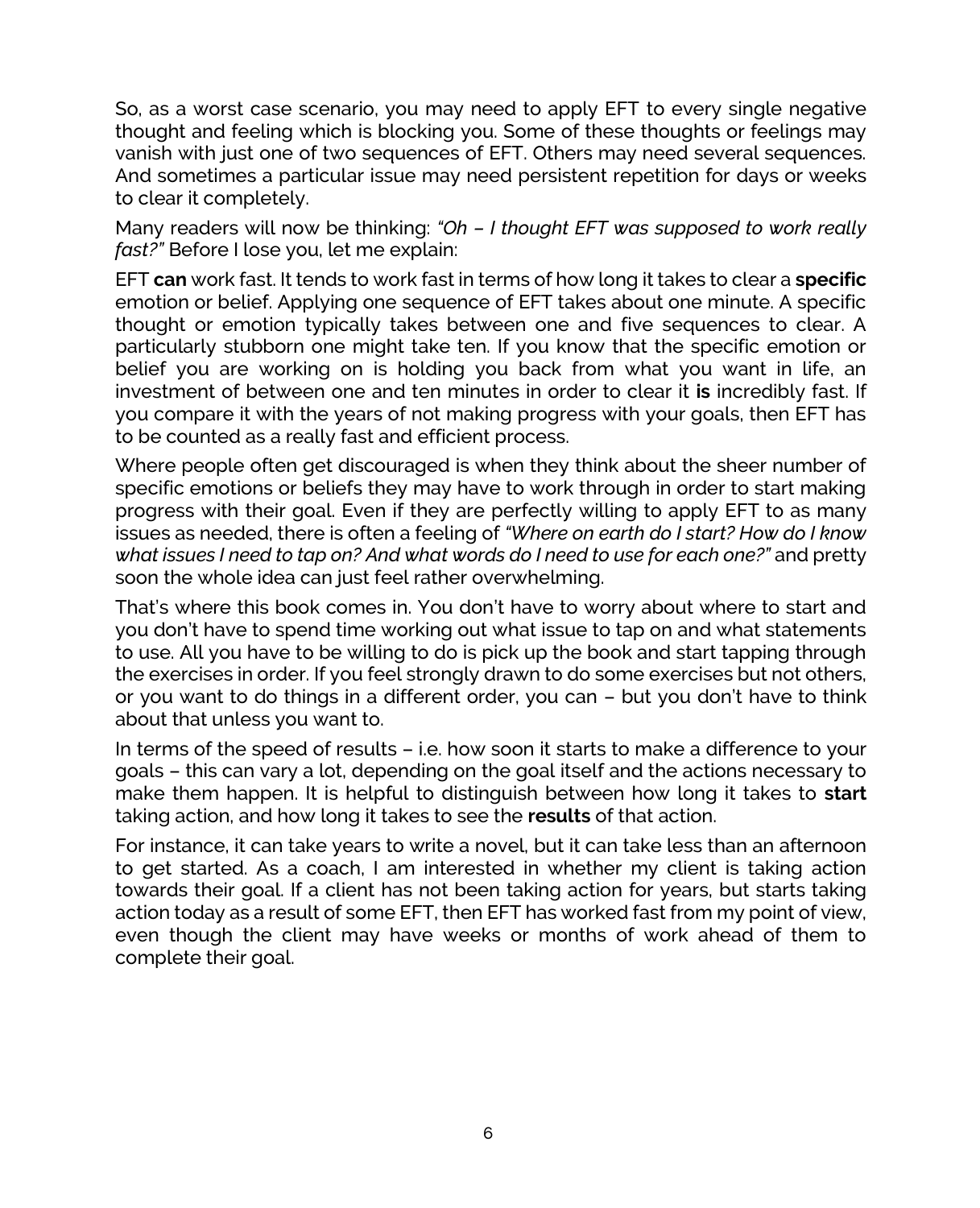#### I'm Familiar with EFT but I Get Stuck Knowing What to Say

Knowing how to formulate Setup Statements and Reminder Phrases is where most beginners get stuck. It can take time and a lot of examples to build the confidence necessary to start creating your own Setup Statements.

In this book you will almost never have to work out your own Setup Statements. Each exercise gives you ready-to-use Setup Statements and gives you Reminder Phrases to use on each and every tapping point. Very occasionally you will be given a template Setup Statement which you will need to complete with a few of your own words to make it specific to you – but I have tried to limit when this happens to just a handful of occasions.

There are around 80 EFT exercises in this book. I can virtually guarantee you that if you work through all those exercises, you will be an extremely proficient user of EFT by the end of that, and will probably be feeling quite comfortable about creating your own Setup Statements. In fact you will probably be feeling very comfortable with the whole thing within about 10 or 20 exercises. (Hint: You will have reached this stage if you find yourself feeling a bit 'bored' with the format of the exercises, or when you find yourself predicting what the exercise contains! When this happens, please congratulate yourself – you've just learned a valuable skill that you can use for the rest of your life.)

### How Does This Book Compare to Hiring a Life Coach?

In my opinion over 50% of the value of having a life coach comes about as a result of the client focusing on their goal on a regular basis. Spending an hour a week with a coach focusing intensively on a goal, is as important as any specific technique or discussion that might take place within that hour. Focus intensively on **anything** for an hour per week and some sort of change or progress is almost inevitable.

What this means is that you could give yourself a lot of the outcomes you want from coaching by doing the following:

- Setting aside a regular time every week
- Focusing intensively on one goal during that time

But the truth is that few of us have the discipline to do this for ourselves – even assuming we know **how** to focus intensively on our goals. Somehow we seem to need the external structure and obligation of paying someone to be at the end of a phone line at an appointed time. In addition, we need that person's training and skill to **get** us focused and **keep** us focused long enough to commit to a decision or take action which moves us toward our goal.

The exercises in this book are all ways of focusing actively and intensively on your chosen goal, with the added benefit of clearing away emotional blocks and negative thoughts that may have been holding you back.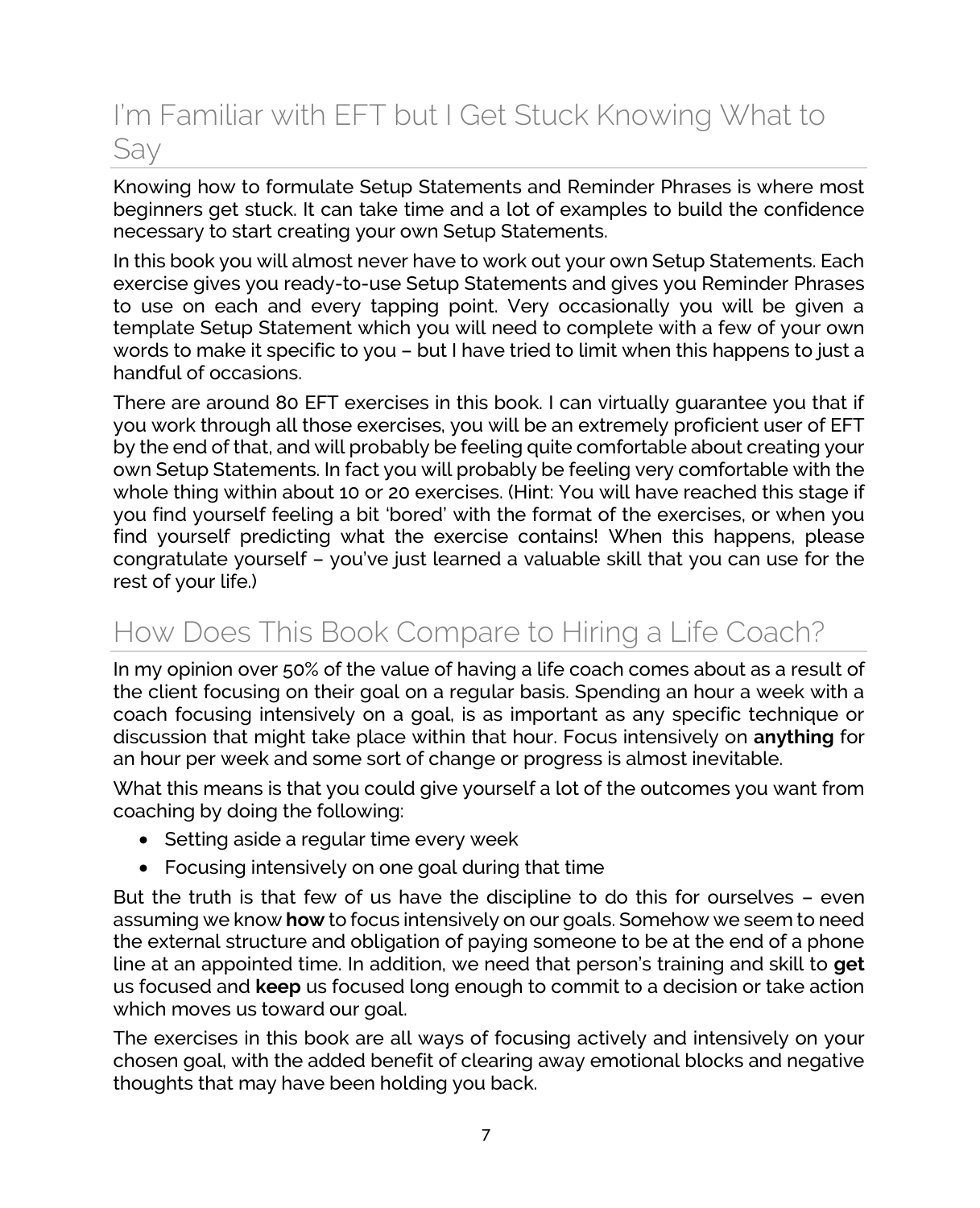Having said that, a book like this can never replace a real life coach. It can't hope to know some of the very specific blocks that apply to you, or help you work out very specific plans for achieving your goals. Neither can it congratulate you when you start to experience success, or make you feel that there is someone there who is going to know and care whether you took any steps forward this week.

What I hope it will do, however, is get you started along the road with some tools and some concepts so that you have a solid grounding in how you can use EFT to help you with your goals. If you decide in the future that you want or need a real life coach in order to work more deeply with some issues, you will be much better placed to know what sort of coach you would like, and in particular whether you want to find a coach who can continue using EFT with you.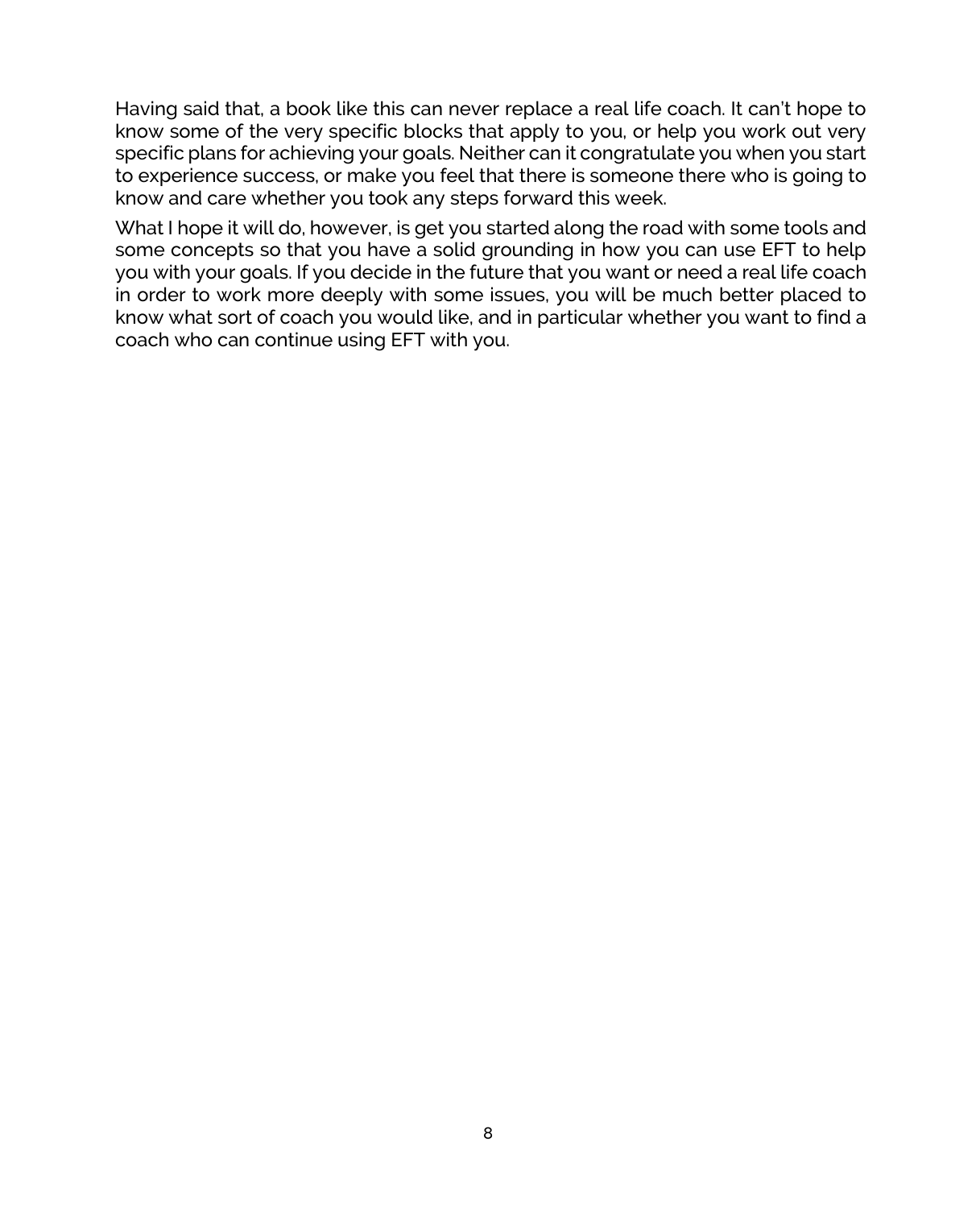# <span id="page-15-0"></span>Chapter Overview

**PART I: FOUNDATIONS** gives you everything you need to know to make best use of the rest of the book. Where you start will depend on how well you already know EFT and your preferred style of learning.

If you are new to EFT then start with **Chapter 1 – Learn EFT** which will take you through your first steps in learning and applying EFT. **Do not skip this chapter!** All the exercises that follow will assume you know the basics of EFT, and in particular where the tapping points are. This chapter also includes some introductory practice exercises so that you can find out what EFT feels like to do. Reading the rest of the book will make a lot more sense when you have tried EFT for yourself. Coaching is about getting into action and learning from it, so if you are a complete beginner, get into action by learning this valuable new skill.

**Chapter 2 – EFT Core Concepts** is optional reading for those who like to understand a little more about the technique and ideas they will be using before they get started. You don't have to know all the theory behind EFT in order to do the exercises in the book, but I know that some people like to know about the theory before they begin, so here it is.

For your comfort it is **important for all readers** to read **Chapter 3 – Quick Calm Down** which shows you a fast method for using EFT to calm yourself if you need to. This chapter is especially important if you are the type of person who worries about whether looking at your life and goals might bring up uncomfortable feelings or you are generally afraid of being overwhelmed by your feelings. Most readers won't need to actually use this process – but it's there as a safety net, just in case.

**Chapter 4 – Warming Up** is where we begin applying EFT to some goals. The exercises here are designed to begin the process of 'unsticking' you from where you are in readiness to start working on your real goals. It begins with some small and easy 'mini-goals' to start retraining your mind and energy system into the way of action and achievement. If you are willing to take the small steps in this chapter, you will find taking the bigger ones later on a whole lot easier. These exercises serve a double purpose – to give beginners a bit more practice, and to begin working on your goals – so this chapter is recommended for everyone.

If you're someone who likes to 'get your head round things' with a bit of background and understanding before getting started, then **Chapter 5 – The EFT Coaching Mindset** is for you. This chapter will help you think about your goals in a different way. You will start to see that what's stopping you isn't something weird or wrong about you – it's something that applies to many millions of people, because your blocks, fears and doubts are natural outcomes of the way the human mind works. At the same time this chapter will give you a good idea about where I'm coming from in the rest of the book. By stating what my assumptions and viewpoints are, I hope this empowers you to consciously decide whether you agree with these assumptions and viewpoints or not, and to take or leave them as suits you. I'm not interested in making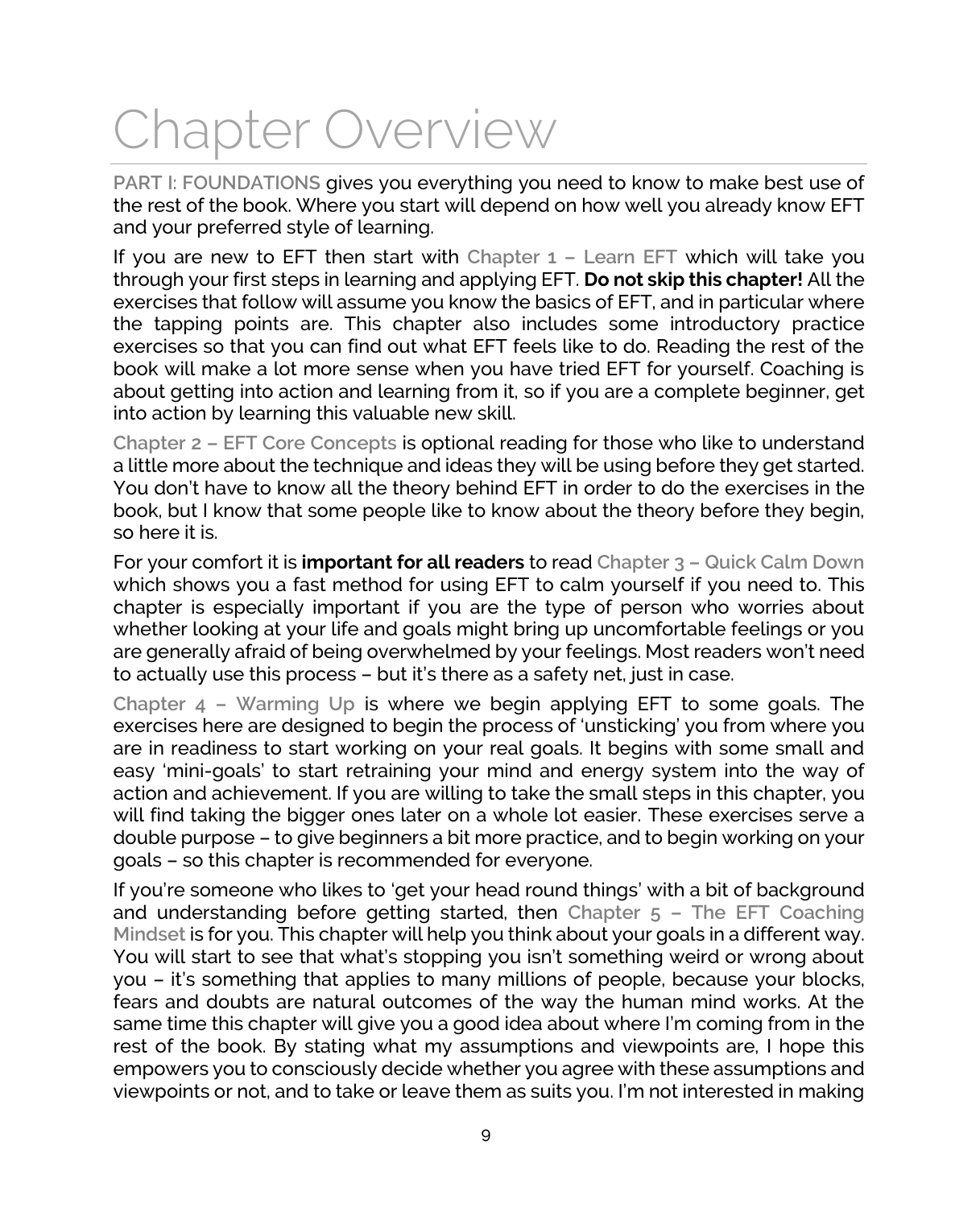you 'believe' anything – I'm only interested in giving you some tools and ideas that will help you achieve your life goals.

**PART II: PAVING THE WAY FOR CHANGE** looks at issues which apply to many people, regardless of the specific goals they may have. This part is useful to work through even if you have not yet identified a particular goal to work on. In fact, addressing the issues in this section may even help you tune into what you want.

In **Chapter 6 – Clean Up Your Language** I apply EFT to a range of common trigger words – words which are used frequently in coaching but which sometimes trigger negative emotional reactions, such as: 'goal', 'success', 'failure' and 'commitment'.

In **Chapter 7 – The Problem With Happiness** I look at the idea of being happy! Although this might sound strange, you'd be amazed how many people have issues around the idea of being happy, which can become a block to achieving their goals.

**Chapter 8 – The Problem With Change** deals with several common blocks to the idea of change. These blocks can sometimes prevent people from even thinking about setting new goals for themselves, never mind actually working on them.

**Chapter 9 – The Problem With Other People** deals with how you think and feel about other people and how that can hold you back from achieving your goals.

**Chapter 10 – Your Relationship with Failure** focuses on the way you feel about failure and how that may be limiting you.

**Chapter 11 – Fear of Success** examines the so-called 'fear of success' and addresses several blocks to the idea of success, while **Chapter 12 – Enjoying Success** looks at the problems that some people have around feeling successful once they have achieved something.

**Chapter 13 – Who Do You Think You Are?** looks at the issue of identity and what you believe about yourself. You are invited to identify your key values and then use EFT to clean them up and embed them. Having a clear and positive sense of what's important to you helps enormously when it comes to choosing and working towards goals later on.

**PART III: ALL ABOUT GOALS** is, as you'd expect, all about goals!

**Chapter 14 – What is a Goal?** offers a particular way of thinking about goals which may help clarify how you approach choosing and evaluating your goals.

**Chapter 15 – What if You Don't Know What Your Goals Are?** is aimed at those readers who don't yet have any firm ideas about what goals they want to pursue. While this book mostly assumes that you do have some ideas for goals, I felt I should at least provide some initial pointers for those who don't. This chapter is aimed at getting your subconscious to help you come up with ideas.

**Chapter 16 – Nine Ways That Goals Go Wrong** shows you some common ways that thinking and feeling about goals can get distorted and gives you EFT exercises to address each one. This should help you to avoid these pitfalls and to think about your own goals more clearly.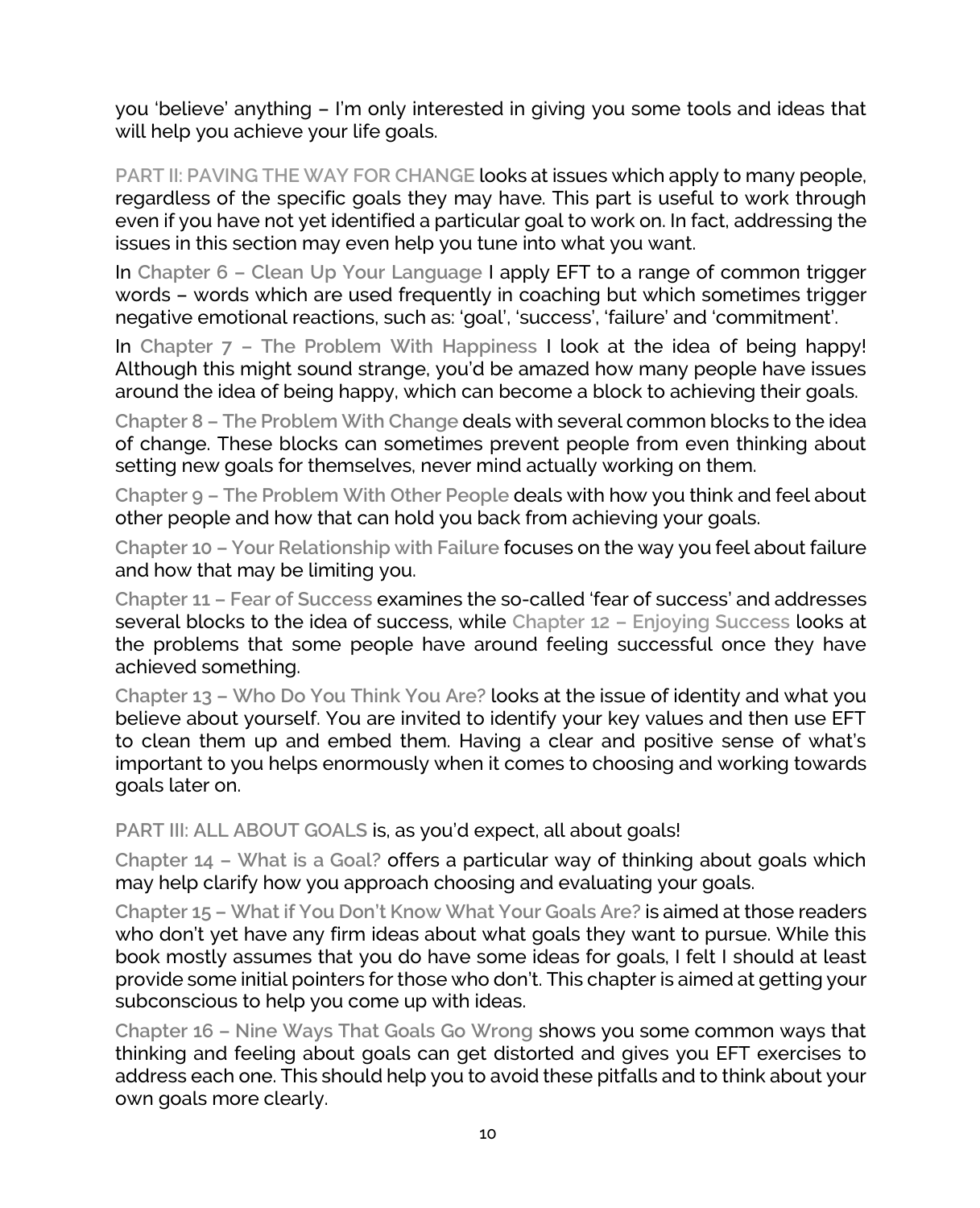In **Chapter 17 – Validating Your Goal** I give you a specific method for using EFT to find out whether a goal is 'valid' for you. This is a method which I've used with many clients and which has proven to be of immense value in cutting through false goals.

**Chapter 18 – Clearing Common Blocks** gives you a series of EFT exercises designed to begin clearing some of the most common emotional blocks that stop people making progress with their goals.

In **Chapter 19 – Making Time for Your Goal** we look at the issue of whether you actually have time in your life to pursue your goal and the emotional resistance there can be to changing how you spend your time. It includes an EFT exercise for helping you to let go of things which may be preventing you from having enough time to work on your goal.

In **Chapter 20 – Making Your Goal 100% Possible** I focus on making your goal feel more believable. Using EFT and a little 'mindset' change I show you how your goal can feel 100% possible to you.

**PART IV: GETTING INTO ACTION** is focused on making progress with your goal and looks at a range of common reasons that people find it difficult to get into action and keep going until completion.

**Chapter 21 – Boosting Your Motivation** aims to increase your positive feelings about a goal, as a way of increasing your motivation and likelihood of getting into action.

**Chapter 22 – Breaking the Procrastination Habit** looks at one of the most common reasons for not getting into action, and begins the process of breaking this habit.

In **Chapter 23 – Getting Started** I look at some of the most common difficulties that people face getting started on their goals, such as feeling overwhelmed, not knowing where to start and waiting for something else to happen.

Once you've started work on a goal, the next challenge is to keep going. **Chapter 24 – Keeping Going** gives you two techniques to help you maintain focus and action: the Today-Is-A-New-Day Procedure and the Super-Fast-Focus Technique. Both techniques are designed for the beginner to use, requiring only basic EFT familiarity.

**Chapter 25 – Getting Finished** looks at the challenges that can arise towards the end of working on a goal such as 'completion grief' and 'home straight boredom'.

I then look at two major sources of stuckness and how to deal with them. **Chapter 26 – Limiting Habits** and **Chapter 27 – Limiting Beliefs** show you how to identify and clear unwanted habits and beliefs which are holding you back from your goal.

Finally, in **Chapter 28 – Nine Powerful Questions** I give you a set of questions which can help to get you unstuck in many situations. Each question has an EFT exercise to help you focus on the question and to assist the process of finding answers.